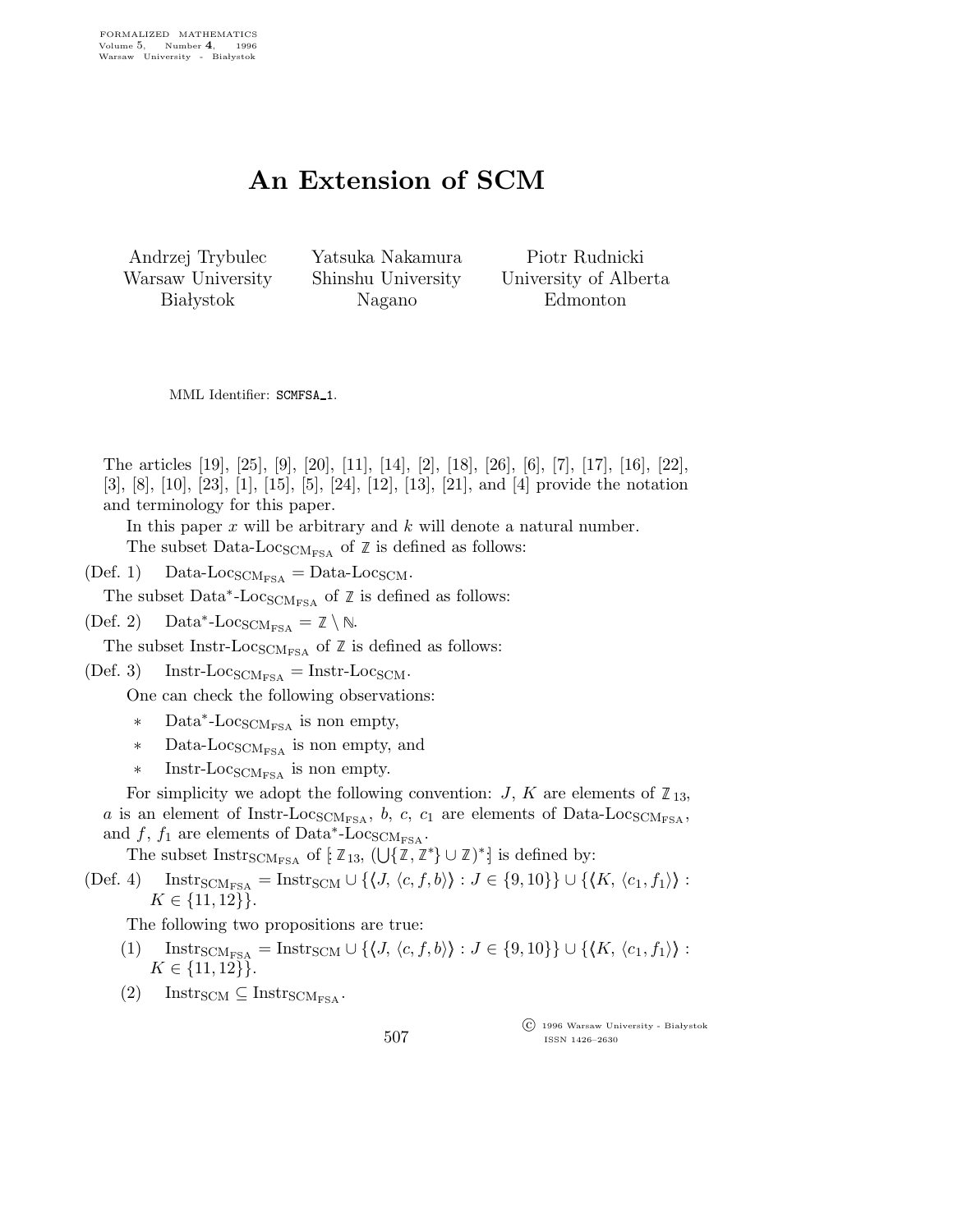Let us observe that  $Instr_{SCM_{FSA}}$  is non empty.

Let I be an element of  $Instr_{\text{SCM}_{\text{FSA}}}$ . The functor  $InsCode(I)$  yielding a natural number is defined by:

(Def. 5) InsCode( $I$ ) =  $I_1$ .

The following two propositions are true:

- (3) For every element I of Instr<sub>SCMFSA</sub> such that InsCode(I)  $\leq$  8 holds  $I \in$  Instr<sub>SCM</sub>.
- (4)  $\langle 0, \varepsilon \rangle \in \text{Instr}_{\text{SCM}_{\text{FSA}}}$ .

The function  $OK_{\text{SCM}_{\text{FSA}}}$  from  $\mathbb Z$  into  $\{\mathbb Z, \mathbb Z^*\}\cup \{\text{Instr}_{\text{SCM}_{\text{FSA}}}, \text{Instr-Loc}_{\text{SCM}_{\text{FSA}}}\}$ is defined by:

 $(\text{Def. 6})$   $\text{OK}_{\text{SCM}_{\text{FSA}}}$  =  $(\mathbb{Z} \longmapsto \mathbb{Z}^*) + \cdot \text{OK}_{\text{SCM}} + \cdot (\text{Instr}_{\text{SCM}} \longrightarrow \text{Instr}_{\text{SCM}_{\text{FSA}}})$ .  $(OK_{SCM} \upharpoonright Instr-Loc_{SCM}).$ 

One can prove the following propositions:

- (5)  $OK_{SCM_{FSA}} = (\mathbb{Z} \longrightarrow \mathbb{Z}^*) + \cdot OK_{SCM} + \cdot (Instr_{SCM} \rightarrow Instr_{SCM_{FSA}})$ .  $(OK_{SCM} \upharpoonright Instr-Loc_{SCM}).$
- (6) If  $x \in \{9, 10\}$ , then  $\langle x, \langle c, f, b \rangle \rangle \in \text{Instr}_{\text{SCM}_{\text{FSA}}}$ .
- (7) If  $x \in \{11, 12\}$ , then  $\langle x, \langle c, f \rangle \rangle \in \text{Instr}_{\text{SCM}_{\text{FSA}}}$ .
- (8)  $\mathbb{Z} = \{0\} \cup Data\text{-}Loc_{SCM_{FSA}} \cup Data^*\text{-}Loc_{SCM_{FSA}} \cup Insert\text{-}Loc_{SCM_{FSA}}.$
- (9)  $OK_{\text{SCM}_{\text{FSA}}}(0) = \text{Instr-Loc}_{\text{SCM}_{\text{FSA}}}$ .
- $(10)$  OK<sub>SCMFSA</sub> $(b) = \mathbb{Z}$ .
- (11)  $OK_{SCM_{FSA}}(a) = Instr_{SCM_{FSA}}$ .
- (12) OKSCM<sub>FSA</sub> $(f) = \mathbb{Z}^*$ .
- (13) Instr-Loc<sub>SCMFSA</sub>  $\neq$   $\mathbb{Z}$  and Instr<sub>SCMFSA</sub>  $\neq$   $\mathbb{Z}$  and Instr-Loc<sub>SCMFSA</sub>  $\neq$ Instr<sub>SCMFSA</sub> and Instr-Loc<sub>SCMFSA</sub>  $\neq \mathbb{Z}^*$  and Instr<sub>SCMFSA</sub>  $\neq \mathbb{Z}^*$ .
- (14) For every integer i such that  $OK_{\text{SCM}_{\text{FSA}}}(i) = \text{Instr-Loc}_{\text{SCM}_{\text{FSA}}}$  holds  $i = 0$ .
- (15) For every integer  $i$  such that  $\textsc{OK}_\text{SCM_{FSA}}(i)$  =  $\mathbb Z$  holds  $i \in$ Data-Loc $_{\rm SCM_{FSA}}$ .
- (16) For every integer i such that  $OK_{\text{SCM}_{\text{FSA}}}(i) = \text{Instr}_{\text{SCM}_{\text{FSA}}}$  holds  $i \in$  $Instr-Loc<sub>SCM<sub>FSA</sub></sub>$ .
- (17) For every integer *i* such that  $OK_{SCM_{FSA}}(i) = \mathbb{Z}^*$  holds  $i \in$  $\text{Data}^* \text{-} \text{Locs}_{\text{CM}_{\text{FSA}}}$ .

An SCM<sub>FSA</sub>-state is an element of  $\Pi(\text{OK}_{\text{SCM}_{\text{FSA}}}).$ Next we state two propositions:

- (18) For every **-state s and for every element I of Instr<sub>SCM</sub> holds**  $s \upharpoonright \mathbb{N} + ($ Instr-Loc<sub>SCM</sub>  $\longmapsto I)$  is a state <sub>SCM</sub>.
- (19) For every **-state s and for every state <sub>SCM</sub> s' holds**  $s+s'+s$ Instr-Loc<sub>SCMFSA</sub> is an  $SCM<sub>FSA</sub>$ -state.

In the sequel s is an **-state.** 

Let s be an **-state and let u be an element of Instr-Loc<sub>SCMFSA</sub>. The** functor  $\text{Chg}_{\text{SCM}_{\text{FSA}}}(s, u)$  yields an  $\text{SCM}_{\text{FSA}}$ -state and is defined as follows: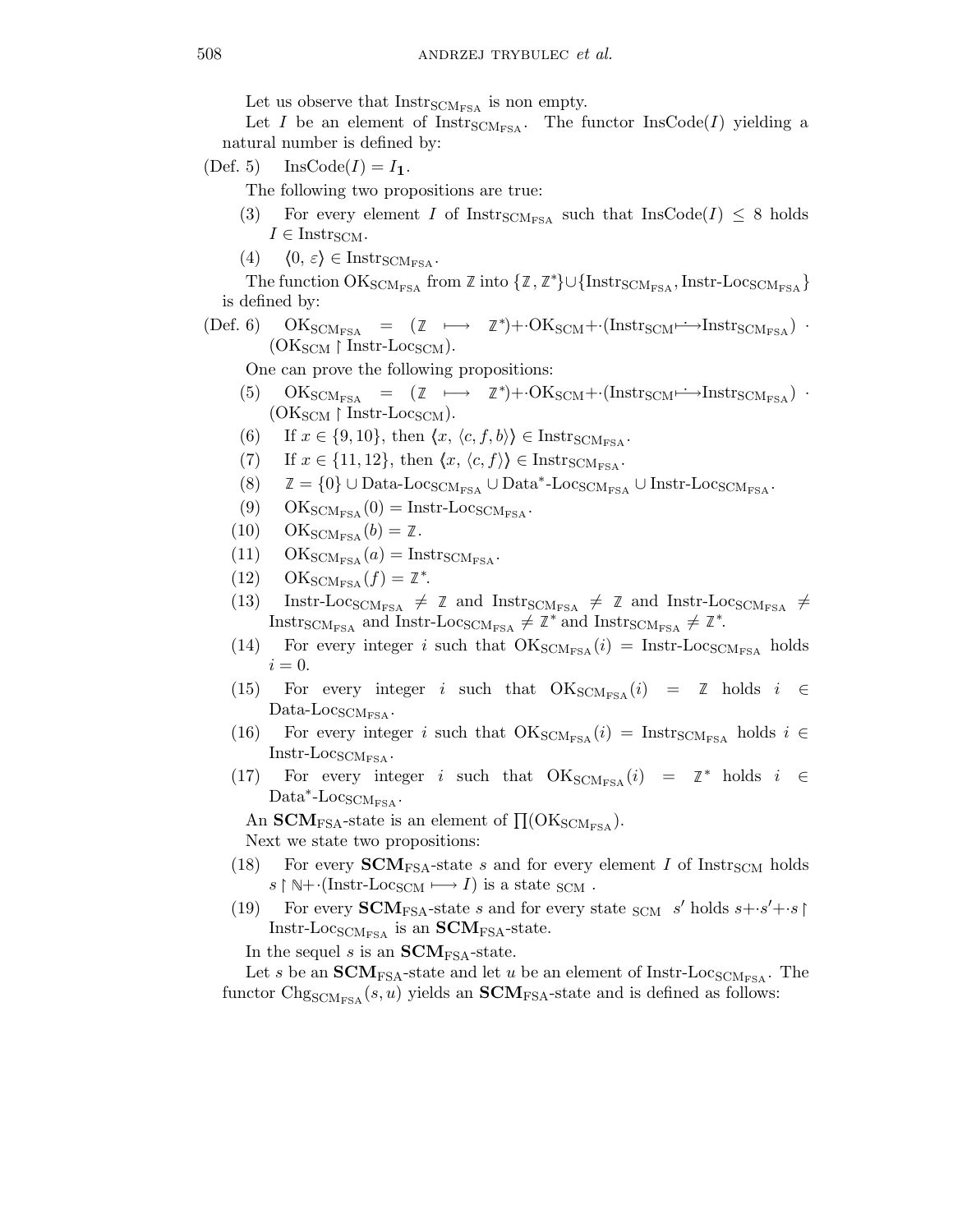(Def. 7) Chg<sub>SCMFSA</sub>  $(s, u) = s + (0 \rightarrow u)$ .

Let s be an **-state, let t be an element of Data-Loc<sub>SCMFSA</sub>, and let** u be an integer. The functor  $\text{Chg}_{\text{SCM}_{\text{FSA}}}(s, t, u)$  yielding an  $\text{SCM}_{\text{FSA}}$ -state is defined as follows:

(Def. 8) Chg<sub>SCMFSA</sub>  $(s, t, u) = s + (t \rightarrow u)$ .

Let s be an  $\widetilde{\text{SCM}}_{\text{FSA}}$ -state, let t be an element of Data<sup>\*</sup>-Loc<sub>SCMFSA</sub>, and let u be a finite sequence of elements of  $\mathbb{Z}$  The functor  $\text{Chg}_{\text{SCM}_{\text{FSA}}}(s, t, u)$  yielding an  $\mathbf{SCM}_{\text{FSA}}$ -state is defined as follows:

(Def. 9) Chg<sub>SCMFSA</sub>  $(s, t, u) = s + (t \rightarrow u)$ .

Let s be an **-state and let a be an element of Data-Loc<sub>SCMFSA</sub>. Then**  $s(a)$  is an integer.

Let s be an **-state and let a be an element of Data<sup>\*</sup>-Loc<sub>SCMFSA</sub>.** Then  $s(a)$  is a finite sequence of elements of  $\mathbb{Z}$ .

Let x be an element of Instr<sub>SCMFSA</sub>. Let us assume that there exist c, f, b, J such that  $x = \langle J, \langle c, f, b \rangle \rangle$ . The functor x int-addr<sub>1</sub> yielding an element of Data-Loc<sub>SCMFSA</sub> is defined by:

(Def. 10) There exist c, f, b such that  $\langle c, f, b \rangle = x_2$  and x int-addr<sub>1</sub> = c.

The functor x int-addr<sub>2</sub> yielding an element of Data-Loc<sub>SCMFSA</sub> is defined as follows:

(Def. 11) There exist c, f, b such that  $\langle c, f, b \rangle = x_2$  and x int-addr<sub>2</sub> = b. The functor x coll-addr<sub>1</sub> yields an element of  $Data^*$ -Loc<sub>SCMFSA</sub> and is defined as follows:

- (Def. 12) There exist c, f, b such that  $\langle c, f, b \rangle = x_2$  and x coll-addr<sub>1</sub> = f. Let x be an element of Instr<sub>SCMFSA</sub>. Let us assume that there exist c, f, J such that  $x = \langle J, \langle c, f \rangle \rangle$ . The functor x int-addr<sub>3</sub> yielding an element of Data-Loc<sub>SCMFSA</sub> is defined as follows:
- (Def. 13) There exist c, f such that  $\langle c, f \rangle = x_2$  and x int-addr<sub>3</sub> = c. The functor x coll-addr<sub>2</sub> yields an element of  $Data^*$ -Loc<sub>SCMFSA</sub> and is defined as follows:
- (Def. 14) There exist c, f such that  $\langle c, f \rangle = x_2$  and x coll-addr<sub>2</sub> = f. Let l be an element of Instr-Loc<sub>SCMFSA</sub>. The functor Next(l) yielding an element of Instr-Loc $_{\text{SCM}_{\text{FSA}}}$  is defined as follows:
- (Def. 15) There exists an element L of Instr-Loc<sub>SCM</sub> such that  $L = l$  and  $Next(l) = Next(L).$

Let s be an **-state. The functor**  $**IC**<sub>s</sub>$  **yielding an element of** Instr-Loc<sub>SCM<sub>FSA</sub> is defined by:</sub>

(Def. 16)  $IC_s = s(0)$ .

Let x be an element of  $Instr<sub>SCM<sub>FSA</sub></sub>$  and let s be an  $SCM<sub>FSA</sub>$ -state. The functor Exec-Res $_{\text{SCM}_{\text{FSA}}}(x, s)$  yielding an **SCM**<sub>FSA</sub>-state is defined by:

(Def. 17) (i) There exists an element  $x'$  of Instr<sub>SCM</sub> and there exists a state  $scm$ s' such that  $x = x'$  and  $s' = s \upharpoonright \mathbb{N} + \text{(Instr-Loc<sub>SCM</sub> \mapsto x')}$  and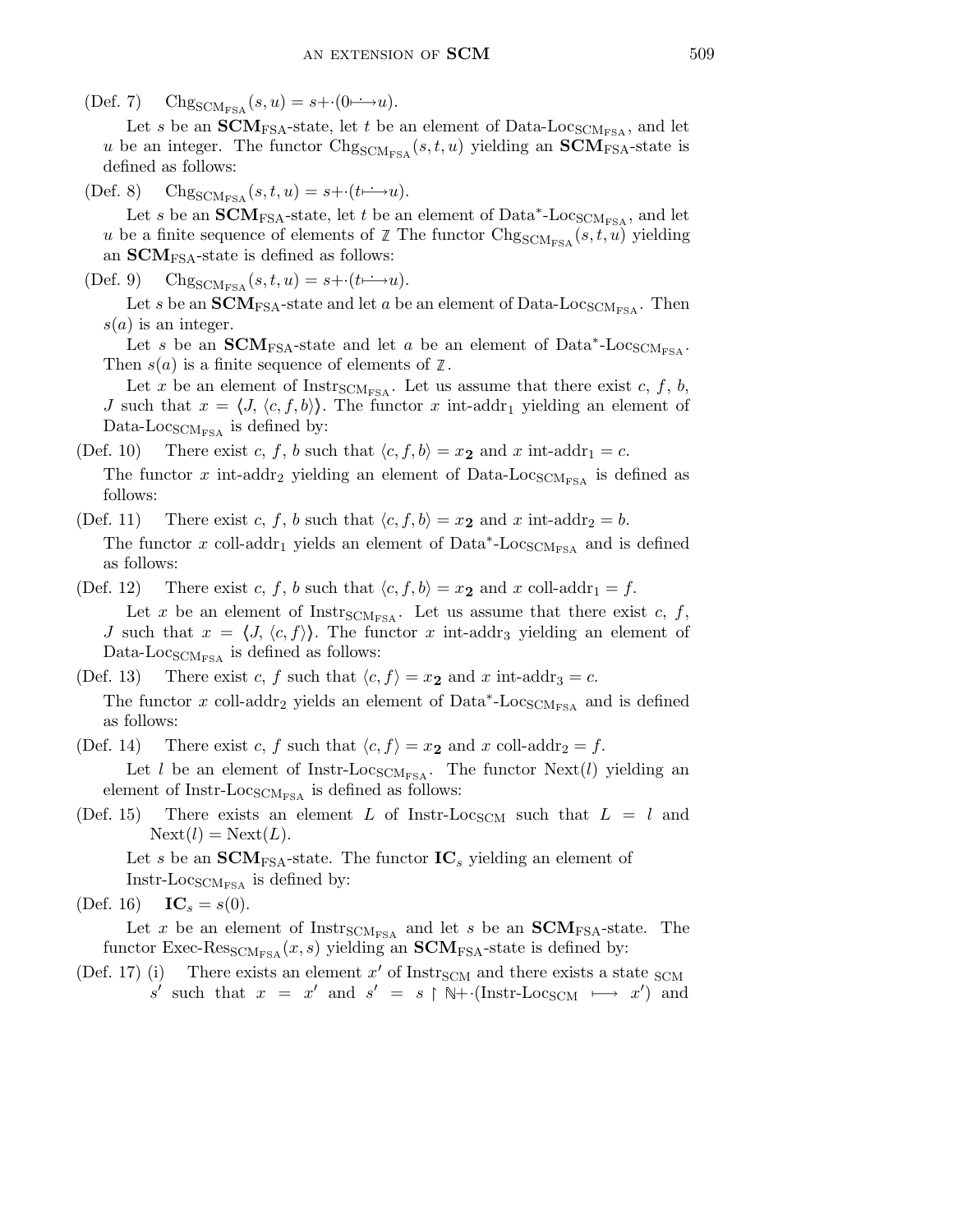Exec-Res<sub>SCMFSA</sub> $(x, s) = s +$ ·Exec-Res<sub>SCM</sub> $(x', s') + s$  | Instr-Loc<sub>SCMFSA</sub> if  $InsCode(x) \leq 8$ ,

- (ii) there exists an integer i and there exists k such that  $k =$  $|s(x \text{ int-addr}_2)|$  and  $i = \pi_k s(x \text{ coll-addr}_1)$  and Exec-Res<sub>SCMFSA</sub> $(x, s)$  $Chg_{SCM_{FSA}}(Chg_{SCM_{FSA}}(s, x \text{ int-addr}_1, i), \text{Next}(\text{IC}_s))$  if  $\text{InsCode}(x) = 9$ ,
- (iii) there exists a finite sequence f of elements of  $\mathbb Z$  and there exists k such that  $k = |s(x \text{ int-addr}_2)|$  and  $f =$  $s(x \text{ coll-addr}_1) + (k, s(x \text{ int-addr}_1))$  and  $Exec\text{-}Res_{SCM_{FSA}}(x, s)$  =  $\text{Chg}_{\text{SCM}_{\text{FSA}}}(\text{Chg}_{\text{SCM}_{\text{FSA}}}(s, x \text{ coll-addr}_1, f), \text{Next}(\text{IC}_s))$  if  $\text{InsCode}(x)$  = 10,
- (iv)  $\text{Exec-Res}_{\text{SCM}_{\text{FSA}}}(x, s) = \text{Chg}_{\text{SCM}_{\text{FSA}}}(\text{Chg}_{\text{SCM}_{\text{FSA}}}(s, x \text{ int-addr}_3,$ len  $s(x \text{ coll-addr}_2)$ , Next $(\text{IC}_s)$ ) if InsCode $(x) = 11$ ,
- (v) there exists a finite sequence  $f$  of elements of  $\mathbb Z$  and there exists  $k$  such that  $k = |s(x \text{ int-addr}_3)|$  and  $f = k \mapsto 0$  and Exec-Res<sub>SCMFSA</sub> $(x, s)$  =  $Chg_{SCM_{FSA}}(Chg_{SCM_{FSA}}(s, x \text{ coll-addr}_2, f), Next(IC_s))$  if  $InsCode(x)$  = 12,
- (vi) Exec-Res<sub>SCMFSA</sub> $(x, s) = s$ , otherwise.

The function  $\rm{Exec_{SCM_{FSA}}}$  from  $\rm{Instr_{SCM_{FSA}}}$  into  $(\prod({\rm OK_{SCM_{FSA}}}))\prod({\rm OK_{SCM_{FSA}}})$ is defined by:

(Def. 18) For every element x of  $Instr_{SCM_{FSA}}$  and for every  $SCM_{FSA}$ -state y holds  $(\mathrm{Exec_{SCM_{FSA}}}(x)$  qua element of  $(\prod(\mathrm{OK_{SCM_{FSA}}}))\prod(\mathrm{OK_{SCM_{FSA}}}))$   $(y)$ Exec-Res $_{\rm SCM_{FSA}}(x, y)$ .

One can prove the following propositions:

- (20) For every **-state s and for every element u of Instr-Loc<sub>SCMFSA</sub>** holds  $(\text{Chg}_{\text{SCM}_{\text{FSA}}}(s, u))(0) = u.$
- (21) For every **-state s and for every element u of Instr-Loc<sub>SCMFSA</sub>** and for every element  $m_1$  of Data-Loc<sub>SCMFSA</sub> holds ( $\text{Chg}_{\text{SCM}_{\text{FSA}}}(s, u)(m_1)$  =  $s(m_1)$ .
- (22) For every **-state s and for every element u of Instr-Loc<sub>SCMFSA</sub>** and for every element p of Data<sup>\*</sup>-Loc<sub>SCMFSA</sub> holds  $(\text{Chg}_{\text{SCM}_{\text{FSA}}}(s, u))(p)$  =  $s(p).$
- (23) For every **-state s and for all elements u, v of Instr-Loc<sub>SCMFSA</sub>** holds  $(\text{Chg}_{\text{SCM}_{\text{FSA}}}(s, u))(v) = s(v).$
- (24) For every **-state s and for every element t of Data-Loc<sub>SCMFSA</sub>** and for every integer u holds  $(\text{Chg}_{\text{SCM}_{\text{FSA}}}(s, t, u))(0) = s(0)$ .
- (25) For every **-state s and for every element t of Data-Loc<sub>SCMFSA</sub>** and for every integer u holds  $(\text{Chg}_{\text{SCM}_{\text{FSA}}}(s, t, u))(t) = u.$
- (26) Let s be an **-state, and let t be an element of Data-Loc<sub>SCMFSA</sub>,** and let u be an integer, and let  $m_1$  be an element of Data-Loc<sub>SCMFSA</sub>. If  $m_1 \neq t$ , then  $(Chg_{SCM_{FSA}}(s, t, u))(m_1) = s(m_1).$
- (27) Let s be an **-state, and let t be an element of Data-Loc<sub>SCMFSA</sub>,** and let u be an integer, and let f be an element of  $Data^*$ -Loc<sub>SCMFSA</sub>. Then  $(\text{Chg}_{\text{SCM}_{\text{FSA}}}(s, t, u))(f) = s(f).$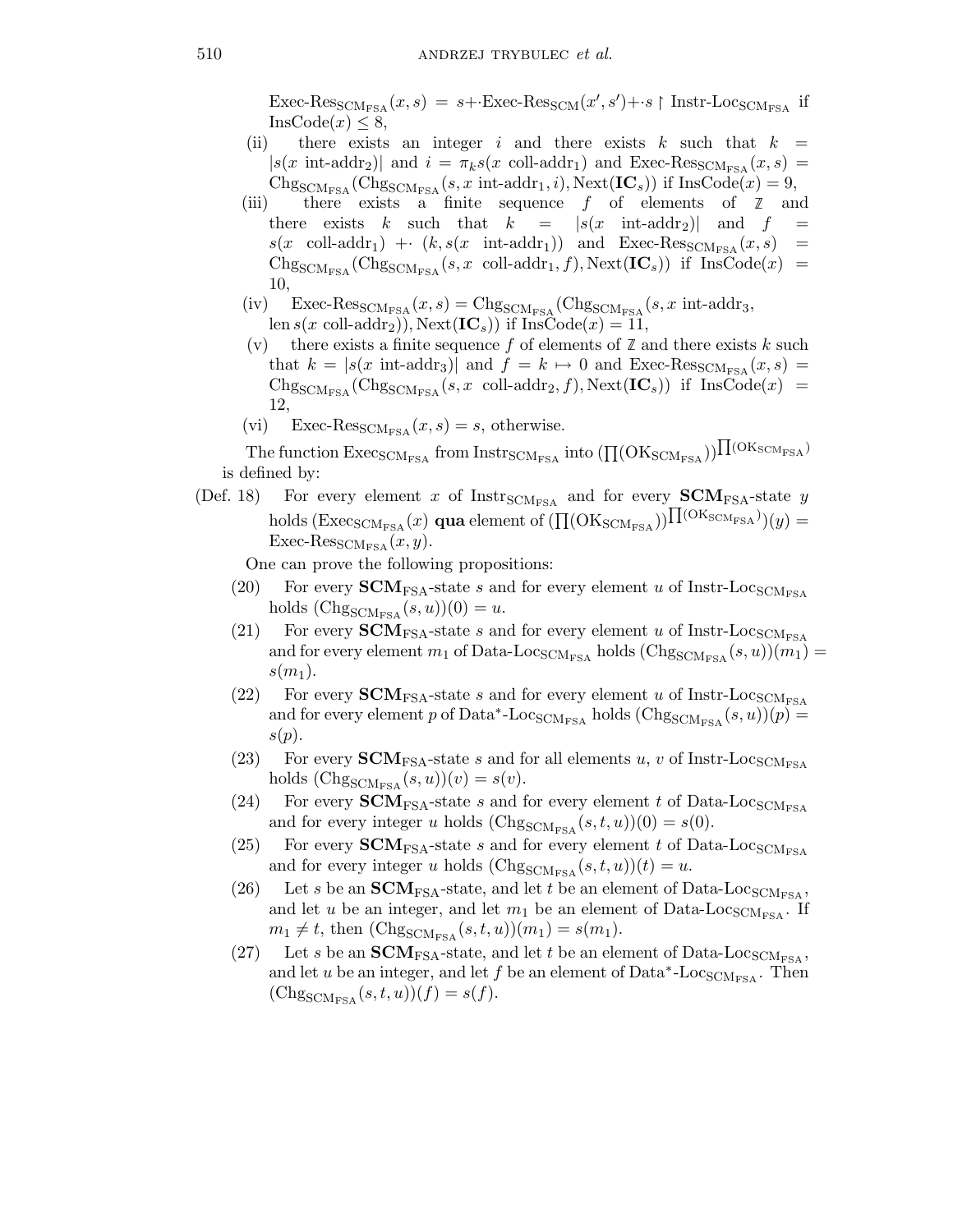- (28) Let s be an **-state, and let t be an element of Data-Loc<sub>SCMFSA</sub>,** and let u be an integer, and let v be an element of Instr-Loc<sub>SCMFSA</sub>. Then  $(\text{Chg}_{\text{SCM}_{\text{FSA}}}(s, t, u))(v) = s(v).$
- (29) Let s be an  $SCM_{FSA}$ -state, and let t be an element of Data<sup>\*</sup>-Loc<sub>SCMFSA</sub>, and let u be a finite sequence of elements of  $\mathbb{Z}$ . Then  $(\mathrm{Chg}_{\mathrm{SCM_{FSA}}}(s,t,u))(t)=u.$
- (30) Let s be an **-state, and let t be an element of Data<sup>\*</sup>-Loc<sub>SCMFSA</sub>,** and let u be a finite sequence of elements of  $\mathbb{Z}$ , and let  $m_1$  be an element of Data<sup>\*</sup>-Loc<sub>SCMFSA</sub>. If  $m_1 \neq t$ , then  $(\text{Chg}_{\text{SCM}_{\text{FSA}}}(s, t, u))(m_1) = s(m_1)$ .
- (31) Let s be an **-state, and let t be an element of Data<sup>\*</sup>-Loc<sub>SCMFSA</sub>,** and let u be a finite sequence of elements of  $\mathbb{Z}$ , and let u be an element of Data-Loc<sub>SCMFSA</sub>. Then  $(\text{Chg}_{\text{SCM}_{\text{FSA}}}(s, t, u))(a) = s(a)$ .
- (32) Let s be an **-state, and let t be an element of Data\*-Loc<sub>SCMFSA</sub>,** and let u be a finite sequence of elements of  $\mathbb{Z}$ , and let v be an element of Instr-Loc<sub>SCMFSA</sub>. Then  $(\text{Chg}_{\text{SCM}_{\text{FSA}}}(s, t, u))(v) = s(v)$ .

## **REFERENCES**

- Grzegorz Bancerek. König's theorem. Formalized Mathematics, 1(3):589–593, 1990.
- [2] Grzegorz Bancerek. The reflection theorem. Formalized Mathematics, 1(5):973–977, 1990.
- [3] Grzegorz Bancerek and Krzysztof Hryniewiecki. Segments of natural numbers and finite sequences. Formalized Mathematics,  $1(1):107-114$ , 1990.
- [4] Grzegorz Bancerek and Andrzej Trybulec. Miscellaneous facts about functions. Formalized Mathematics, 5(4):485–492, 1996.
- [5] Czesław Byliński. A classical first order language. Formalized Mathematics, 1(4):669– 676, 1990.
- [6] Czesław Byliński. Functions and their basic properties. Formalized Mathematics,  $1(1):55-65, 1990.$
- [7] Czesław Byliński. Functions from a set to a set. Formalized Mathematics,  $1(1):153-164$ , 1990.
- [8] Czesław Byliński. The modification of a function by a function and the iteration of the composition of a function. Formalized Mathematics, 1(3):521–527, 1990.
- [9] Czesław Byliński. Some basic properties of sets. Formalized Mathematics, 1(1):47–53, 1990.
- [10] Czesław Byliński. Subcategories and products of categories. Formalized Mathematics, 1(4):725–732, 1990.
- [11] Krzysztof Hryniewiecki. Basic properties of real numbers. Formalized Mathematics,  $1(1):35-40, 1990.$
- [12] Yatsuka Nakamura and Andrzej Trybulec. A mathematical model of CPU. Formalized Mathematics, 3(2):151-160, 1992.
- [13] Yatsuka Nakamura and Andrzej Trybulec. On a mathematical model of programs. Formalized Mathematics, 3(2):241–250, 1992.
- [14] Jan Popiołek. Some properties of functions modul and signum. Formalized Mathematics, 1(2):263–264, 1990.
- [15] Dariusz Surowik. Cyclic groups and some of their properties part I. Formalized Mathematics, 2(5):623–627, 1991.
- [16] Andrzej Trybulec. Binary operations applied to functions. Formalized Mathematics, 1(2):329–334, 1990.
- [17] Andrzej Trybulec. Function domains and Frænkel operator. Formalized Mathematics,  $1(3):495-500, 1990.$
- [18] Andrzej Trybulec. Many-sorted sets. Formalized Mathematics, 4(1):15–22, 1993.